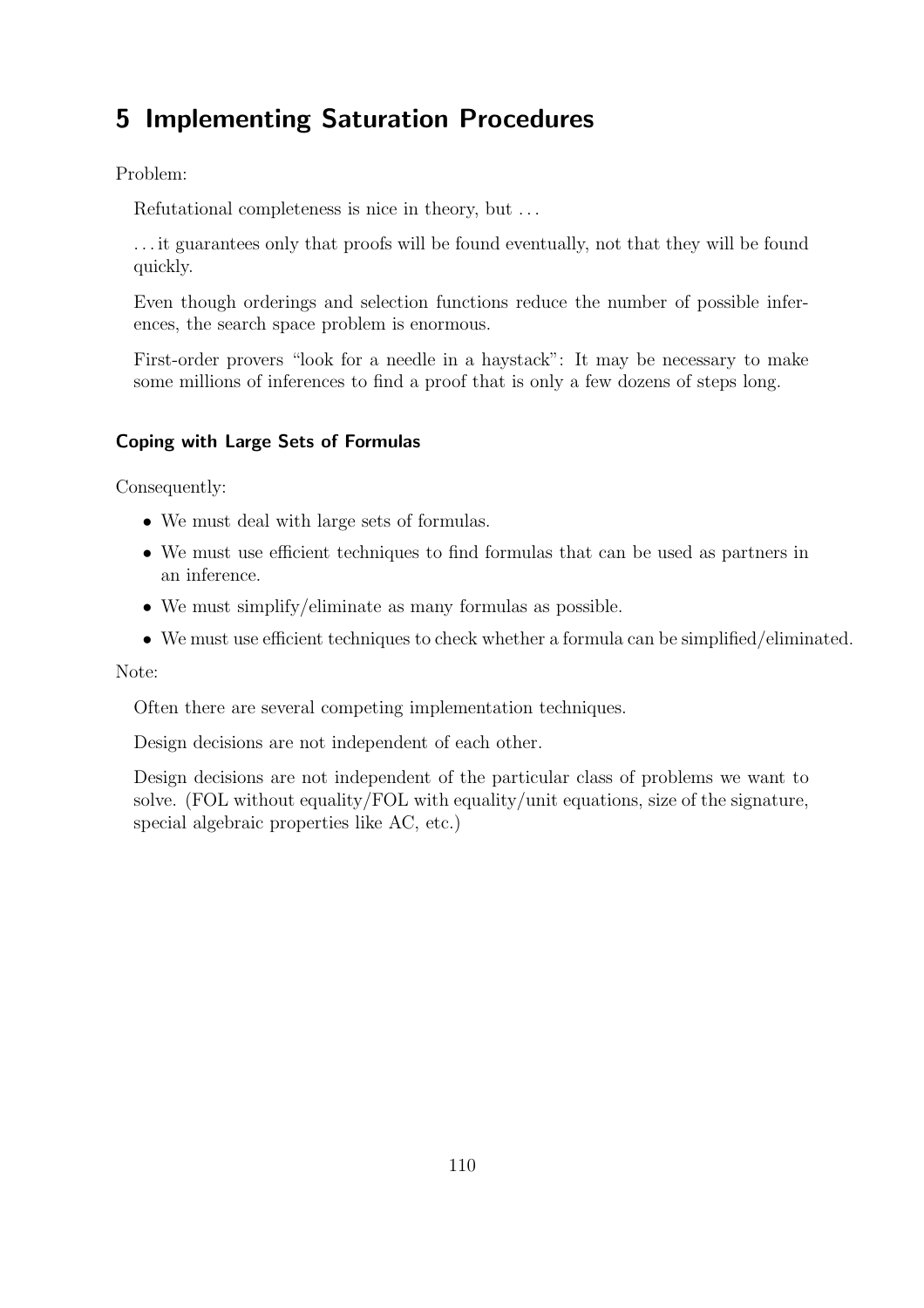## 5.1 The Main Loop

Standard approach:

Select one clause ("Given clause").

Find many partner clauses that can be used in inferences together with the "given clause" using an appropriate index data structure.

Compute the conclusions of these inferences; add them to the set of clauses.

Consequently: split the set of clauses into two subsets.

- $W =$  "Worked-off" (or "active") clauses: Have already been selected as "given" clause". (So all inferences between these clauses have already been computed.)
- $U =$  "Usable" (or "passive") clauses: Have not yet been selected as "given clause".

During each iteration of the main loop:

Select a new given clause C from  $U: U := U \setminus \{C\}.$ 

Find partner clauses  $D_i$  from W;  $New = Infer({D_i | i \in I}, C); U = U \cup New;$  $W = W \cup \{C\}$ 

Additionally:

Try to simplify C using W. (Skip the remainder of the iteration, if C can be eliminated.)

Try to simplify (or even eliminate) clauses from  $W$  using  $C$ .

Design decision: should one also simplify  $U$  using  $W$ ?

 $yes \rightsquigarrow$  "Otter loop": Advantage: simplifications of U may be useful to derive the empty clause.

no  $\rightsquigarrow$  "Discount loop":

Advantage: clauses in  $U$  are really passive; only clauses in  $W$  have to be kept in index data structure. (Hence: can use index data structure for which retrieval is faster, even if update is slower and space consumption is higher.)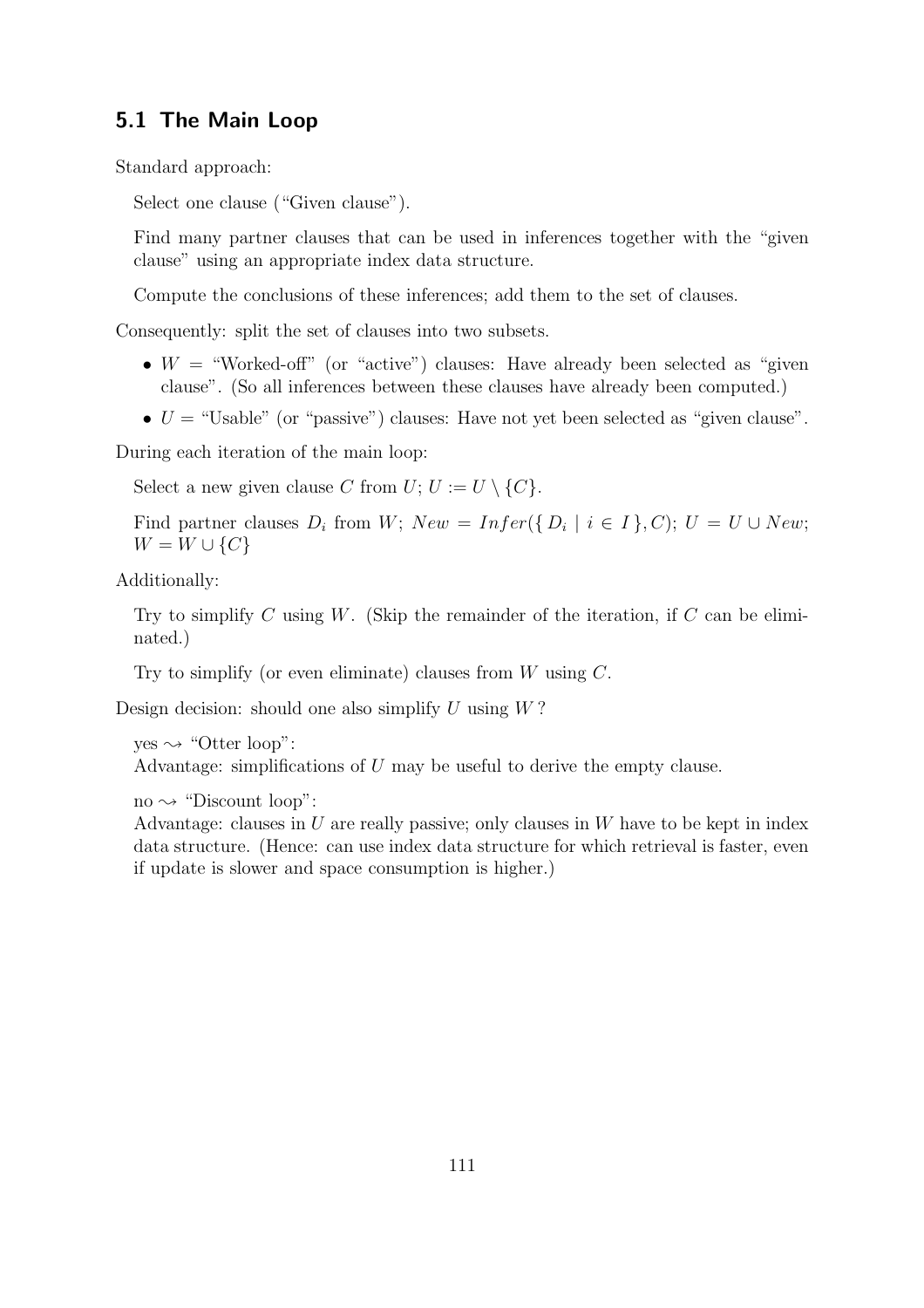# 5.2 Term Representations

The obvious data structure for terms: Trees

$$
f(g(x_1), f(g(x_1), x_2))
$$
\n
$$
f \downarrow \qquad \qquad
$$
\n
$$
g \downarrow \qquad \qquad f \downarrow \qquad \qquad
$$
\n
$$
x_1 \qquad g \downarrow \qquad x_2
$$

optionally: (full) sharing

An alternative: Flatterms



need more memory;

but: better suited for preorder term traversal and easier memory management.

# 5.3 Index Data Structures

Problem:

For a term  $t$ , we want to find all terms  $s$  such that

- $s$  is an instance of  $t$ ,
- s is a generalization of  $t$  (i.e.,  $t$  is an instance of  $s$ ),
- $s$  and  $t$  are unifiable,
- $s$  is a generalization of some subterm of  $t$ ,
- $\bullet$  ...

Requirements:

fast insertion,

fast deletion,

fast retrieval,

small memory consumption.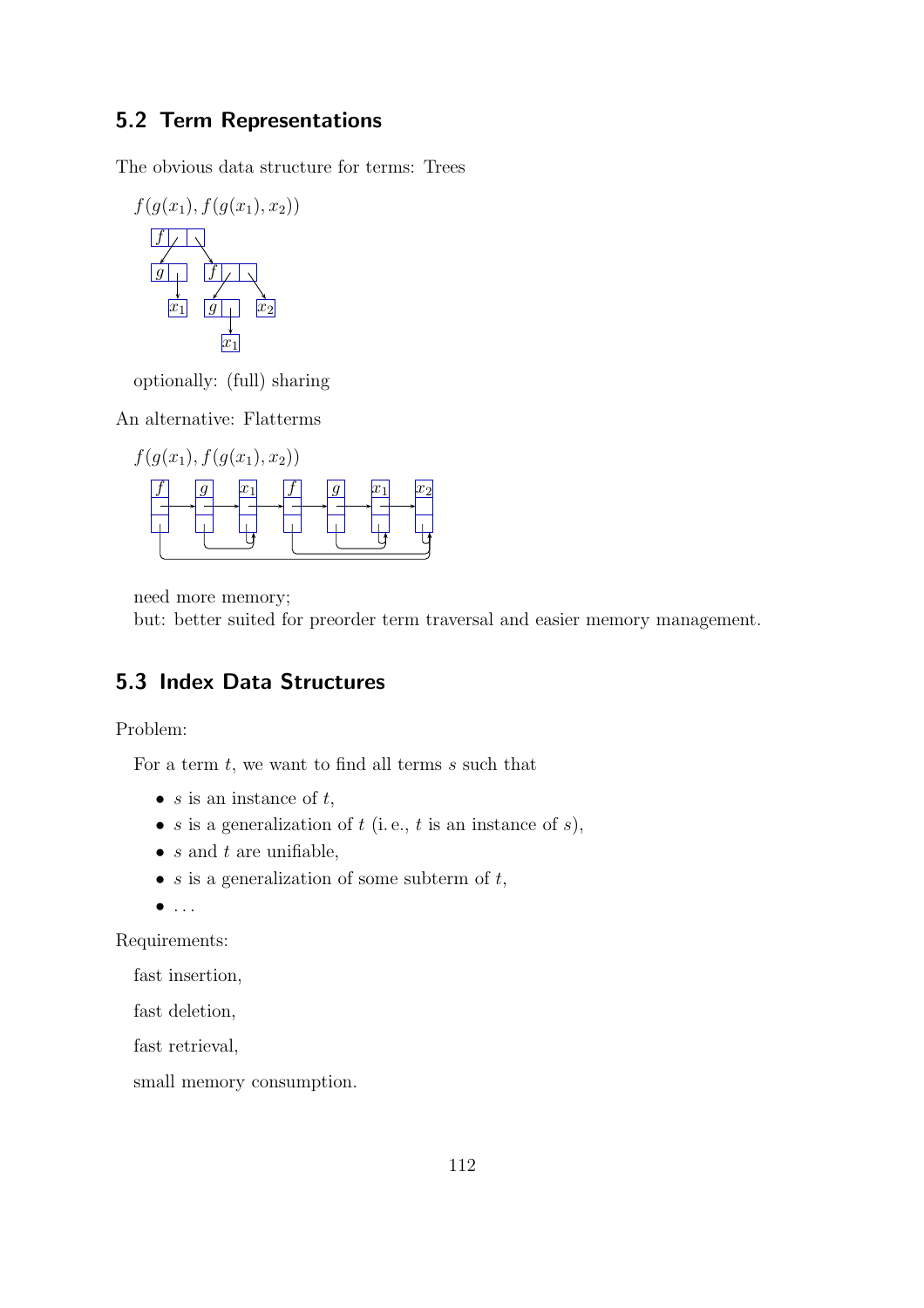Note: In applications like functional or logic programming, the requirements are different (insertion and deletion are much less important).

Many different approaches:

- Path indexing
- Discrimination trees
- Substitution trees
- Context trees
- Feature vector indexing
- $\bullet$  ...

Perfect filtering:

The indexing technique returns exactly those terms satisfying the query.

Imperfect filtering:

The indexing technique returns some superset of the set of all terms satisfying the query.

Retrieval operations must be followed by an additional check, but the index can often be implemented more efficiently.

Frequently: All occurrences of variables are treated as different variables.

## Path Indexing

Path indexing:

Paths of terms are encoded in a trie ("retrieval tree").

A star ∗ represents arbitrary variables.

Example: Paths of  $f(g(*, b), *)$ : f.1.g.1.\* f.1.g.2.b f.2.∗

Each leaf of the trie contains the set of (pointers to) all terms that contain the respective path.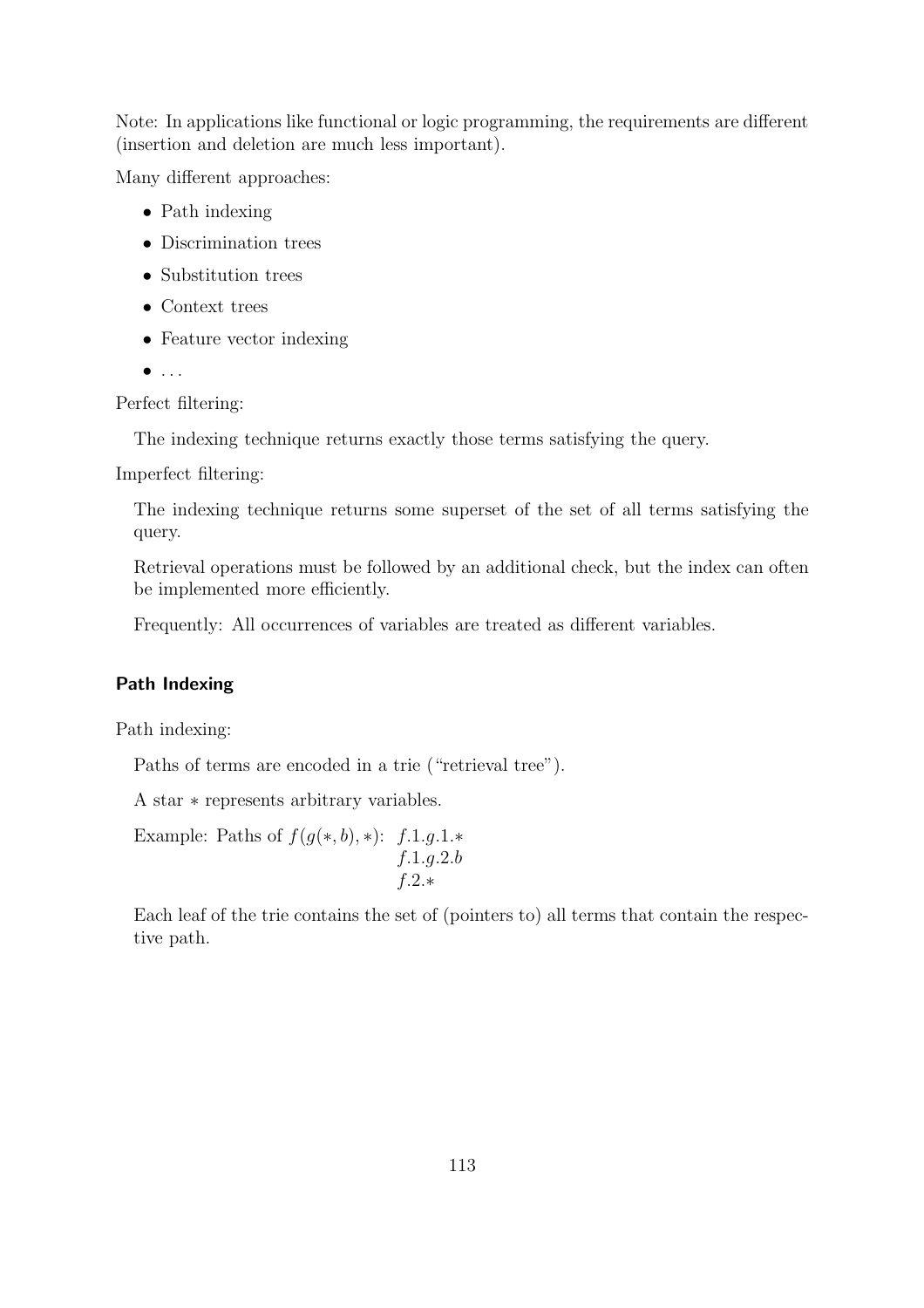Example: Path index for  $\{f(g(d, *), c)\}$ 



Example: Path index for  $\{f(g(d, *), c),$   $f(g(*, b), *)\}$ 



Example: Path index for  $\{f(g(d, *), c),$   $f(g(*, b), *) ,$   $f(g(d, b), c)\}$ 

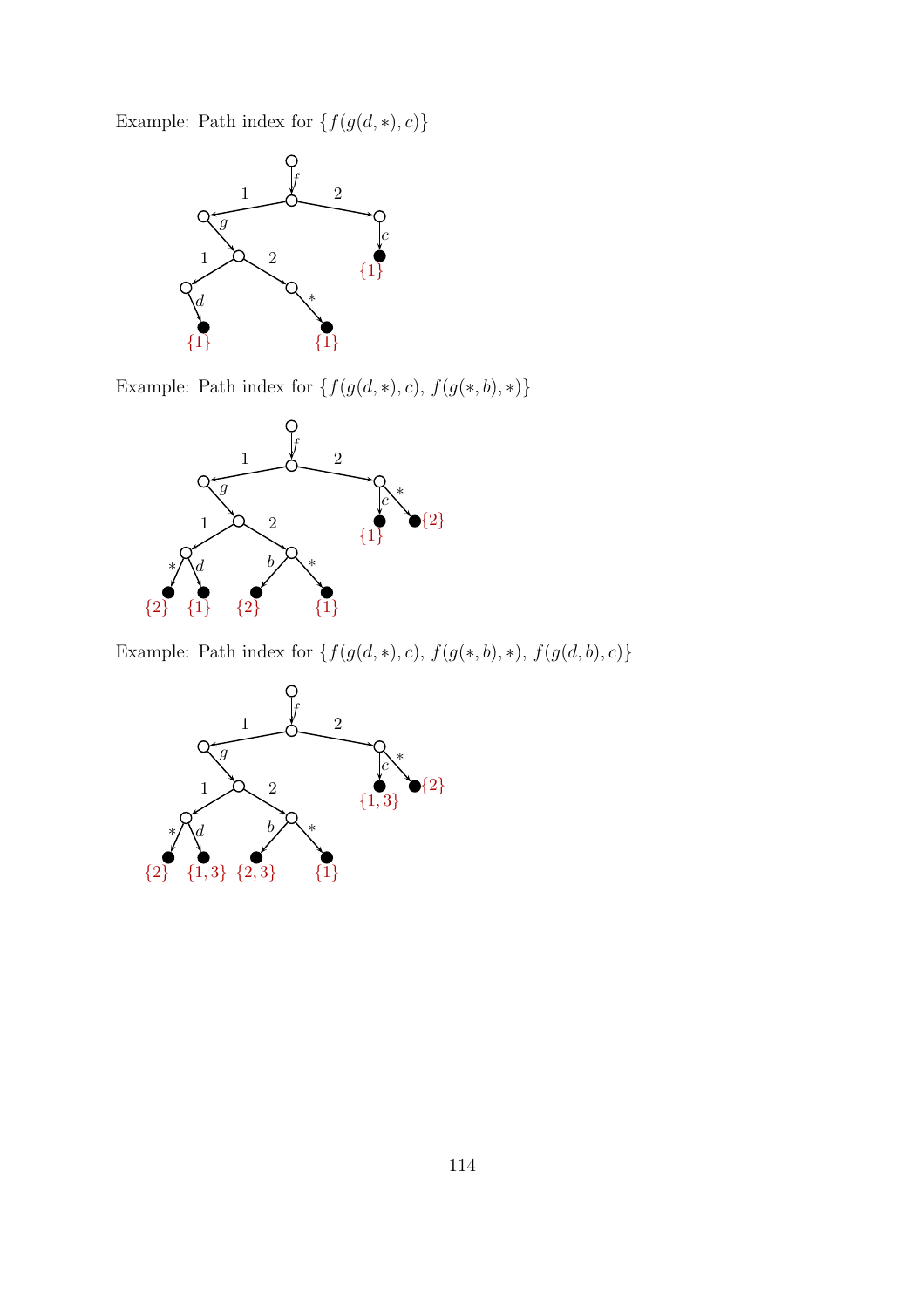Example: Path index for  $\{f(g(d, *), c), f(g(*, b), *), f(g(d, b), c), f(g(*, c), b)\}$ 



Example: Path index for  $\{f(g(d, *), c), f(g(*, b), *), f(g(d, b), c), f(g(*, c), b), f(*, *)\}$ 



Advantages:

Uses little space.

No backtracking for retrieval.

Efficient insertion and deletion.

Good for finding instances.

Disadvantages:

Retrieval requires combining intermediate results for subterms.

#### Discrimination Trees

Discrimination trees:

Preorder traversals of terms are encoded in a trie.

A star ∗ represents arbitrary variables.

Example: String of  $f(g(*, b), *)$ : f.g.\*.b.\*

Each leaf of the trie contains (a pointer to) the term that is represented by the path.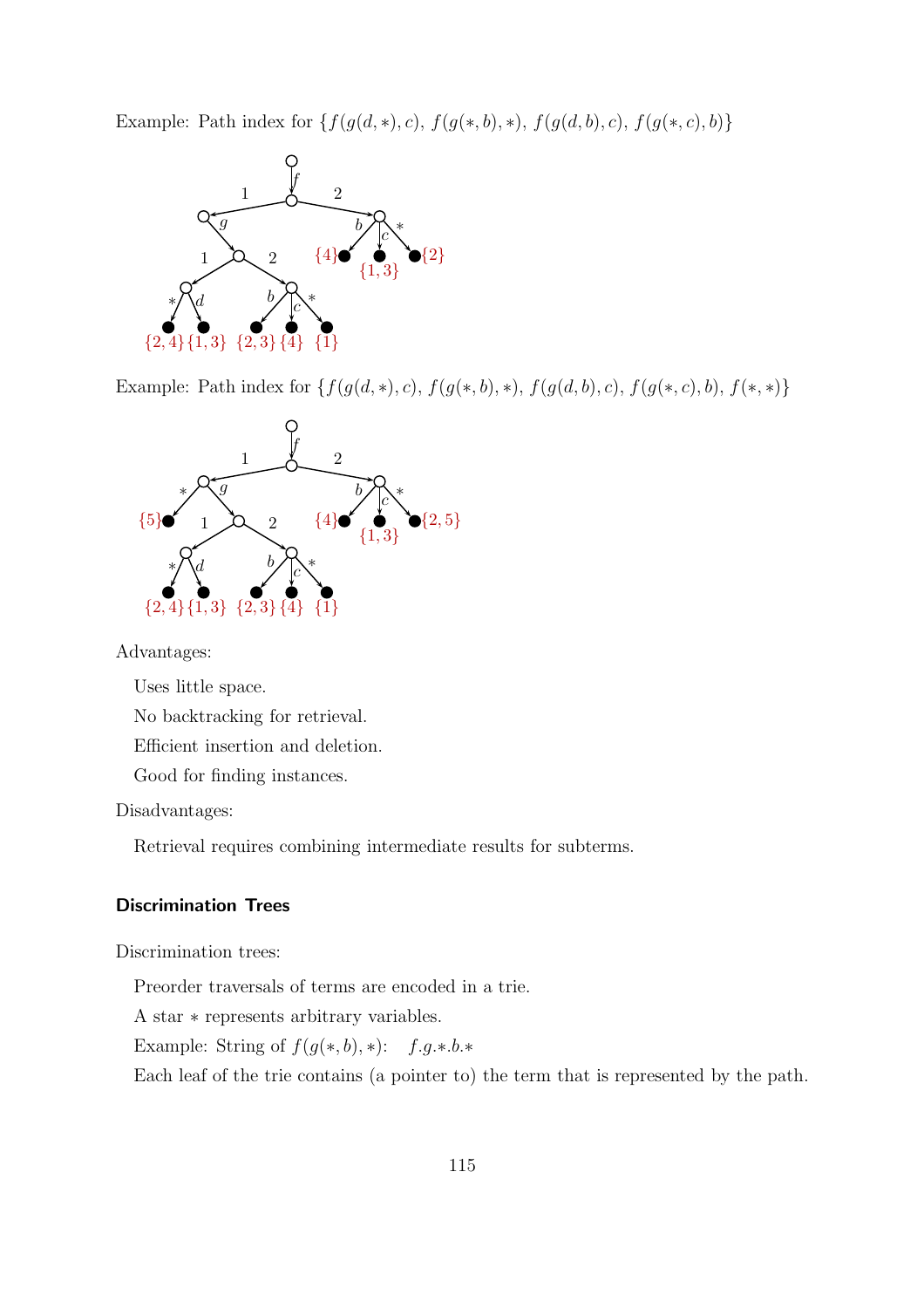Example: Discrimination tree for  $\{f(g(d, *), c)\}$ 



Example: Discrimination tree for  $\{f(g(d, *), c),$   $f(g(*, b), *)\}$ 



Example: Discrimination tree for  $\{f(g(d, *), c),$   $f(g(*, b), *) ,$   $f(g(d, b), c)\}$ 

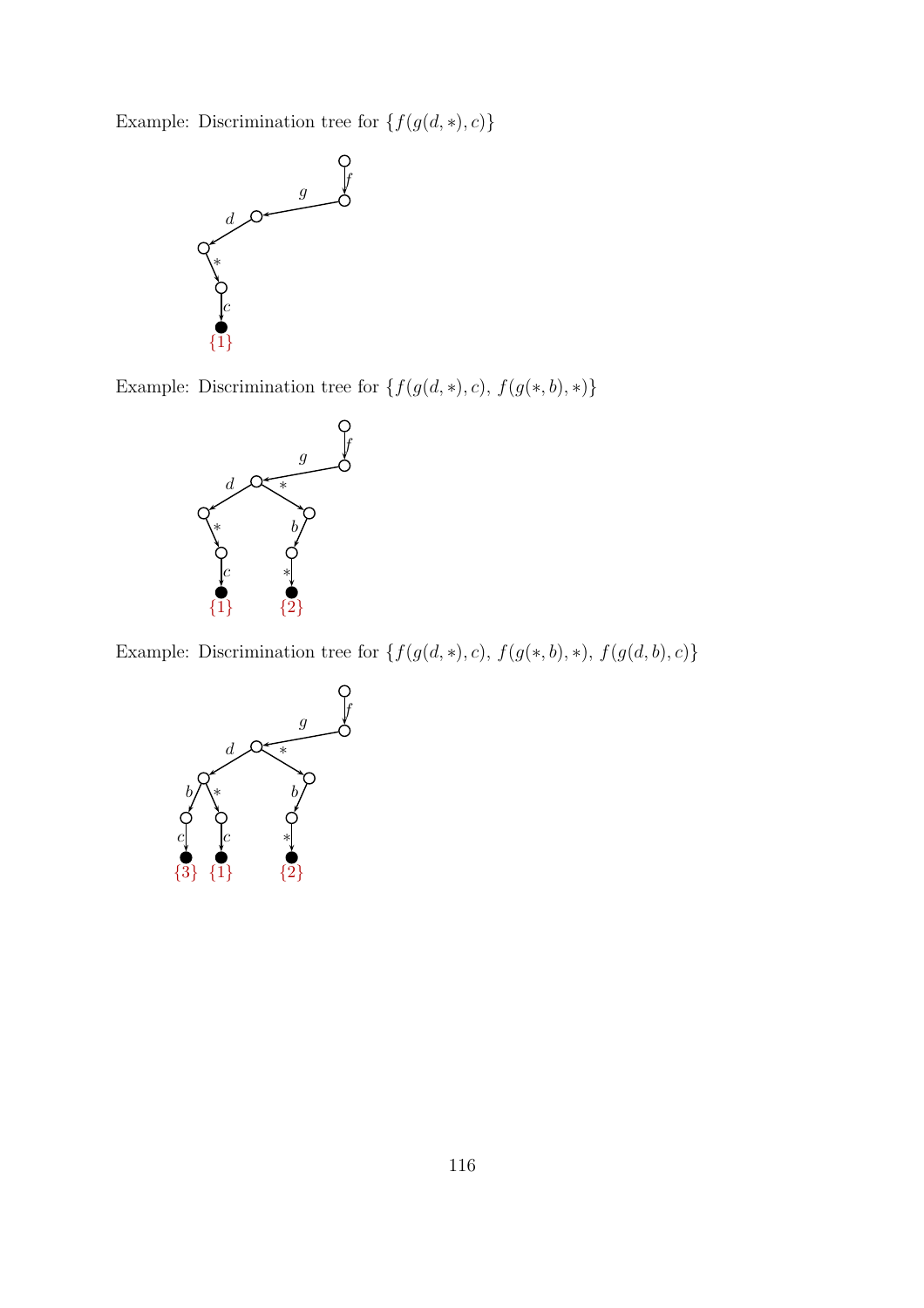Example: Discrimination tree for  $\{f(g(d, *), c), f(g(*, b), *), f(g(d, b), c), f(g(*, c), b)\}$ 



Example: Discrimination tree for  $\{f(g(d, *), c), f(g(*, b), *), f(g(d, b), c), f(g(*, c), b),\}$  $f(*, *)$ 



Advantages:

Each leaf yields one term, hence retrieval does not require intersections of intermediate results for subterms.

Good for finding generalizations.

#### Disadvantages:

Uses more storage than path indexing (due to less sharing).

Uses still more storage, if jump lists are maintained to speed up the search for instances or unifiable terms.

Backtracking required for retrieval.

#### Feature Vector Indexing

## Goal:

C' is subsumed by C if  $C' = C\sigma \vee D$ .

Find all clauses  $C'$  for a given  $C$  or vice versa.